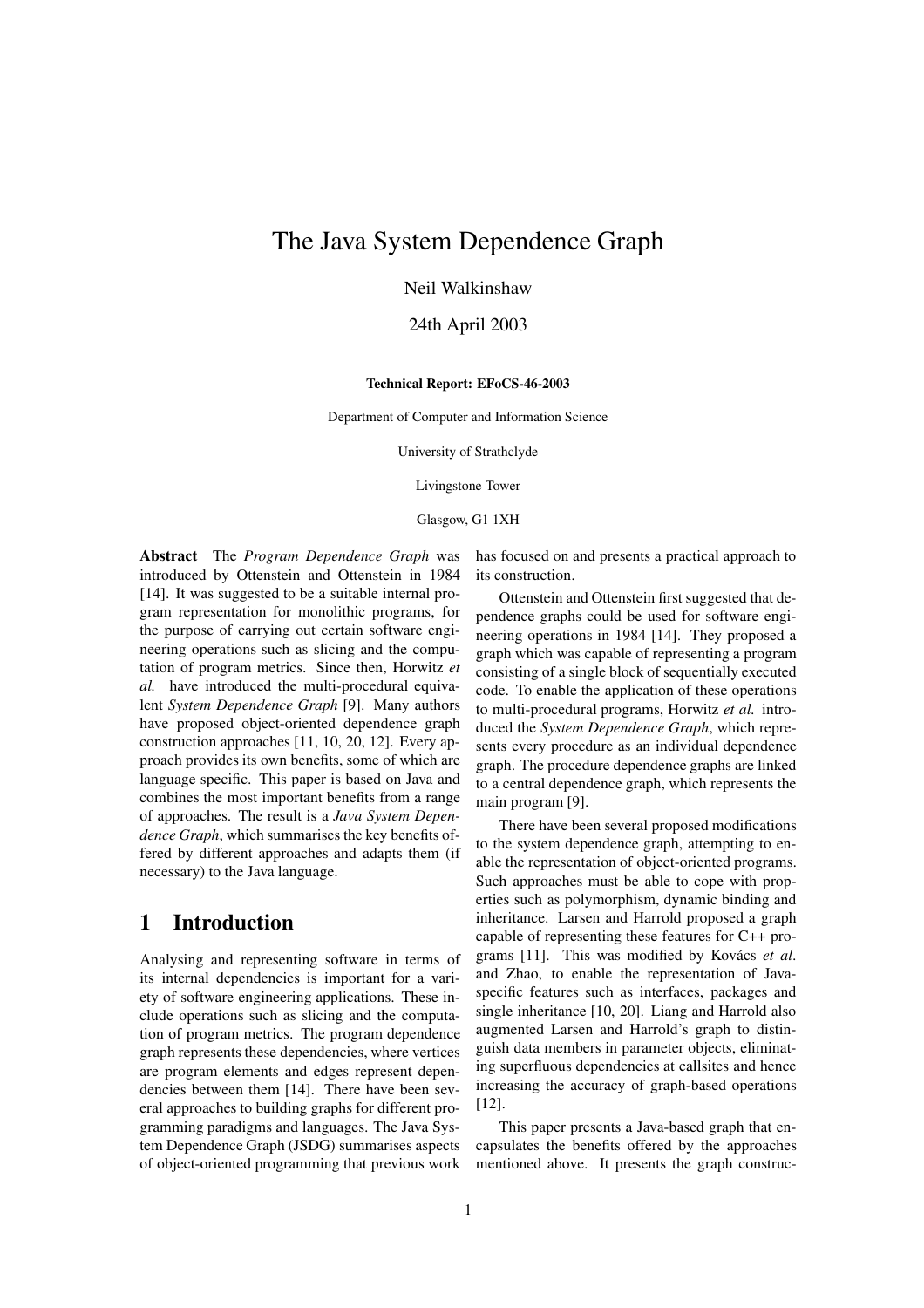tion from a practical perspective and provides an example which demonstrates that the approach presented is viable. Although dependence analysis is an established area, the JSDG enables static analysis to be carried out on a graph which will produce more accurate results than other static Java dependence graphs, because it can represent abstract classes which need not necessarily be interfaces and it can distinguish data members in parameter objects.

The next section introduces the JSDG by presenting its individual components. Examples of various concepts which are included in the graph are taken from a single larger program which is given in the appendix. This is useful, because it puts the various individual illustrations into context. Section three analyses the graph from a more practical perspective. It identifies the steps needed for the construction of the graph. Section four analyses potential research areas that could benefit from the graph and introduces some practical problems that could arise if the represented program contains features such as threads and exceptions. Section five provides a conclusion and summary.

## **2 The JSDG**

The abbreviation 'JSDG' is the same as the abbreviation used by Zhao [20]. The difference is, that Zhao's 'JSDG' stands for 'Java *Software* Dependence Graph', and the 'JSDG' in this paper stands for 'Java *System* Dependence Graph'. This can be seen as an extension to Zhao's JSDG, where a different mechanism is implemented for dealing with polymorphism and the representation of abstract classes is extended beyond interfaces.

A JSDG is a multigraph which maps out control and data dependencies<sup>1</sup> between the statements of a Java program. Statements are categorised according to whether they contribute to the structure of a program (i.e. they are headers representing methods, classes, interfaces and packages) or the program's behaviour (i.e. they belong to a method body). Each category is represented differently on the graph. When these different graphs are combined, they provide a graph-based program representation, which is suitable as a basis for a range of software engineering applications.

The dependence graph is a complex construct and is intended as an internal program representation, not a visual one. It is difficult to visualise a graph which is composed of such a large number of different types of nodes and edges. This can however be partially facilitated by interpreting the JSDG as a layered architecture, where certain vertices on one layer are visible only to adjacent layers [16].

Depending on the application the dependence graph is intended for, not all of the nodes and edge types are required. The complexity of the graph can be reduced depending on the context in which it is applied. For example, if we intend to slice the dependence graph, any nodes or edges concerned with Java interfaces can be omitted.

#### **2.1 A Language-specific Representation**

Object-oriented representations proposed by Larsen and Harrold and Liang and Harrold [11, 12] generate the dependence graph from C++. Several of the differences between C++ and Java require different edges or nodes in the graph. Its construction relies on the fact that it is possible to perform some preliminary control, data and call flow analysis on a given Java program, in order to build a skeletal version of the graph. Given that this framework is established, other nodes relating to the program structure (e.g. method and class vertices) are added. The accuracy of any traversal algorithm which operates on the JSDG (e.g. a slicing algorithm) depends on the accuracy of the flow analysis performed in the preprocessing stage.

#### **2.2 Statements**

A statement represents the lowest layer in the JSDG. It is an atomic construct representing a single expression in the source code of the program. A statement representing a call to another method (a *callsite*) requires a special representation and is described in section 2.4.1. Livadas and Croll suggest that accuracy of a slice on a dependence graph could be improved by increasing the granularity of the SDG to parse-tree level [13].

Java provides a more intuitive way to subdivide statements; when a Java program is compiled, it is translated into an intermediate, platformindependant format called the *bytecode*. There are several bytecode manipulation and analysis tools

<sup>&</sup>lt;sup>1</sup>A control dependence  $A \rightarrow_c B$  exists, if the execution of a statement *B* relies on the execution of a predicate statement *A*. A data dependence  $A \rightarrow_d B$  exists, if the execution of a statement *B* references a variable which is defined / modified in a statement *A*.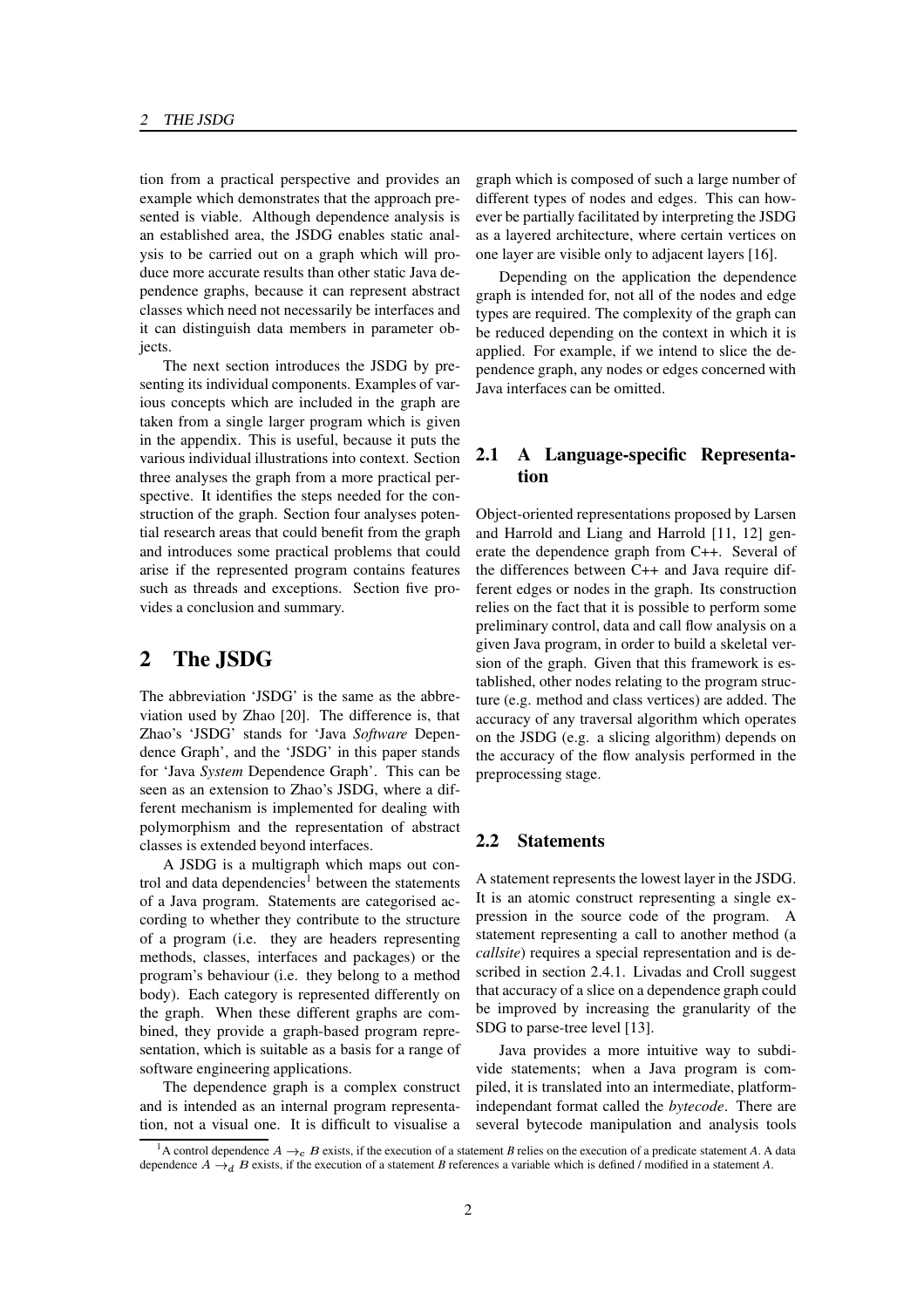available (e.g. Soot<sup>2</sup> and BCEL<sup>3</sup>), which would make data and control flow analysis between individual bytecode instructions possible. For the sake of illustration, we will only consider the source-code statement level construction of the graph.

#### **2.3 Method Dependence Graph**

The *method dependence graph (MDG)* represents a single method or procedure in a program. It is the next layer up from the statement layer. MDGs are represented similarly in most OO dependence graph approaches [10, 11, 12, 20]. The *method entry vertex* is connected to any other vertices belonging to the method via *control dependence* edges.

Parameter passing is modelled by introducing *actual* and *formal* variables. On the calling side, actual-in and actual-out vertices are tagged to copy each variable to and from its temporary location as required. The called method contains formal-in and formal-out vertices, which copy parameter variables from and to these temporary locations respectively. *Parameter-in* edges connect actual-in and formal-in vertices, while *parameter-out* edges connect formalout and actual-out vertices.

Further formal vertices are connected to the method entry vertex to account for instance variables which may be referenced or modified during the execution of the method. All formal vertices are connected to the method entry vertex and all actual vertices are connected to the callsite via control dependence edges. The flow of data within a method, to its actual-in and formal-out vertices and from its actual-out and formal-in vertices, is indicated by data dependence edges. The *call dependence* edge indicates the link between the callsite and the method being called.

Figure 1 illustrates an example of a simple method which adds two integers. To put this example into context, see the call from node C23 to E26 in appendix C. The method is represented by a *method entry vertex* (private int add(int c, int d)), which is connected to statement vertices (int result =  $c + d$  and return result) and formalin and formal-out vertices (c=c\_in, d=d\_in and result out=result) via control dependence edges (plain arrows). The callsite (int  $added = add(a,b)$ ) belongs to another method and is connected to its actual-in and actual-out vertices (c\_in=a, d\_in=b and added=result\_out) via control dependence edges. The call dependence edge from the callsite to the method entry vertex is represented by a dotted arrow. The actual-in vertices are connected to the formal-in vertices via parameter-in edges (dashed lines). The formal-out vertex is connected to the actual-out vertex via a parameter-out edge (dashed line). Data dependencies within the method (e.g. from  $c=c$  in to int result =  $c + d$ ) are represented by *data dependence* edges (dashed lines). A full legend for all of the examples featured in this paper is provided in appendix A.



Figure 1: Example of a simple method call (extracted from appendix - call from node C26 to E29)

#### **2.4 Class Dependence Graph**

The *class dependence graph (ClDG)* represents the classes in a program [11]. It is the next layer up from the MDG layer. For every class, there exists a *class entry vertex*, which is connected to the method entry vertices of its methods via *class membership edges*. These membership edges can be tagged as either public, protected or package (default) to indicate their visibility [10]. If one class inherits from another, they are linked by a *class dependence* edge. The class entry vertex is connected to its data members via *data member* edges.

Figure 2 shows the ClDG of classes Simple-Calc and AdvancedCalc (see appendix B). Inheritance is indicated by the class dependence edge which passes between them. Note that although AdvancedCalc inherits all of the data members and methods belonging to SimpleCalc (apart from its constructors), it only needs to be linked to its own specific data members and methods. Inherited data members and methods can simply be computed by traversing up the class dependence edge and along the class membership / data member edges of SimpleCalc [10].

<sup>2</sup>http://www.sable.mcgill.ca/software/

<sup>3</sup>http://jakarta.apache.org/bcel/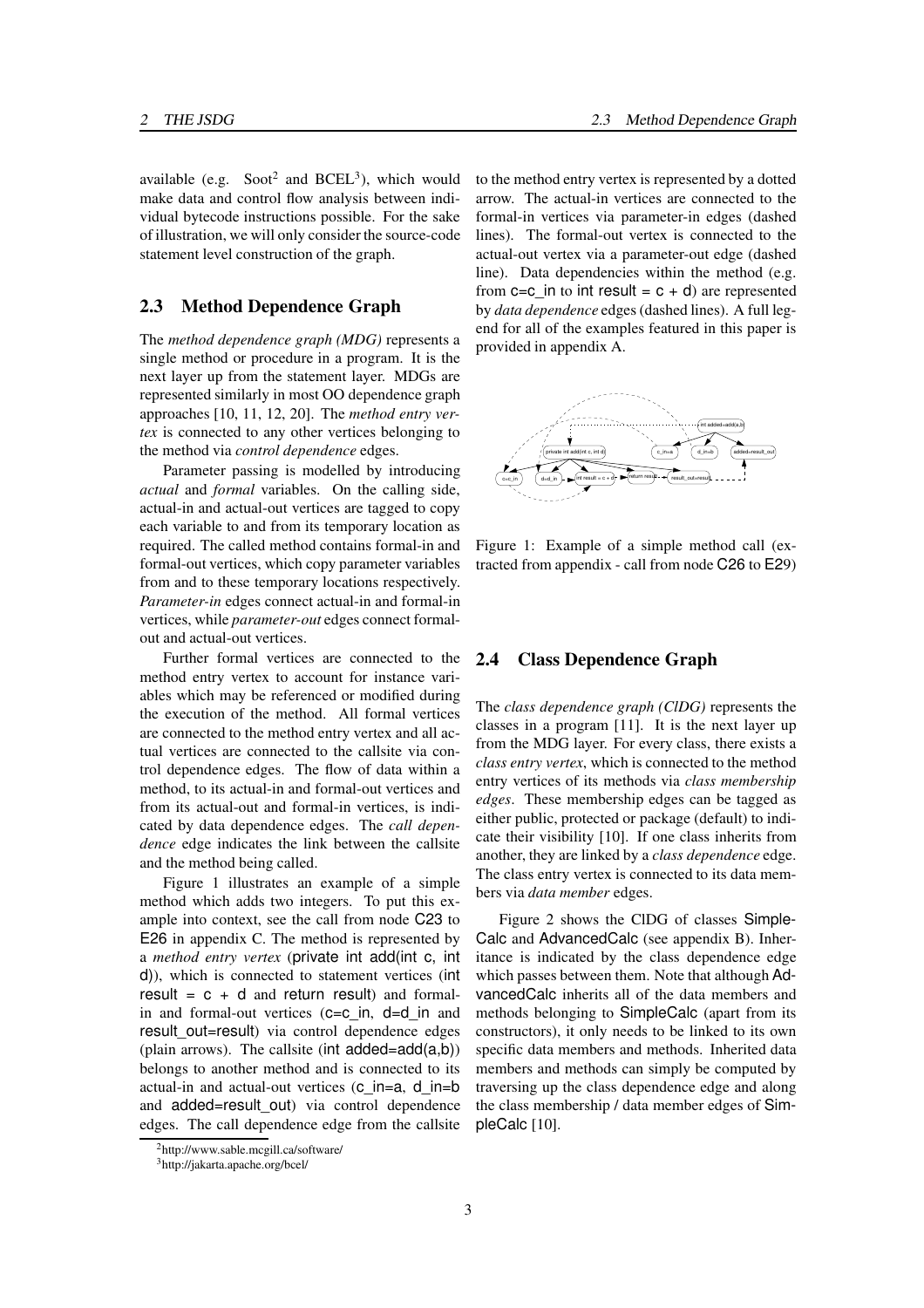

Figure 2: The ClDGs of the SimpleCalc and AdvancedCalc classes from appendix B (see nodes CE17 and CE46)

#### **2.4.1 Object Representation and Polymorphism**

The JSDG represents different instances of a class individually; this enables dependence graph operations such as slicing to take individual objects into consideration [12]. A statement vertex *v* which references an object is expanded into a tree depending on the context in which  $\nu$  is used. The examples (figures 3-6) are taken from the calculator example given in appendices B and C. The following four sections illustrate these possible expansions:

1. *v* is a parameter vertex representing a statically typed<sup>4</sup> object:  $\nu$  is expanded into a tree. Figure 3 illustrates the callsite for getStats(e), given that it can only accept objects of the type AdvancedCalc.



Figure 3: Example of single-typed parameter object (see node C9 in appendix)

2. *v* is a parameter vertex representing a dynamically typed<sup>5</sup> object:  $\nu$  is connected to a child vertex for each possible object type and expands each child vertex into a tree containing data members belonging to that object. In figure 4, e can either be of types SimpleCalc or AdvancedCalc.



Figure 4: Example of polymorphic parameter object (see node C11 in appendix)

3. *v* is a callsite vertex and the method being called is defined in a statically typed object: Because the implementation of the method can be determined statically, the callsite can simply be expanded by adding the actual-in and actual-out vertices. Note that, although the method does not have any parameters, we still need to represent the object data members as actual-in vertices, because they represent the instance variables referenced by the method. Figure 5 illustrates a call to power() contained in the statically typed Advanced-Calc object.



Figure 5: Example of a call to a method in a singletyped object (A1\_out is the actual-out vertex ) (see node C16a in appendix)

4. *v* is a callsite vertex and the method being called is defined in a dynamically typed object: *v* points to a vertex representing the object defining the method being called. This is further expanded into a tree where the branches represent the candidate types. These are further expanded to reveal the actual-in and actual-out vertices for the (potentially different) method implementations and linked to the method entry vertices via call edges. In

<sup>&</sup>lt;sup>4</sup>The object type can be determined statically, without running the program

<sup>&</sup>lt;sup>5</sup>The object type can only be determined dynamically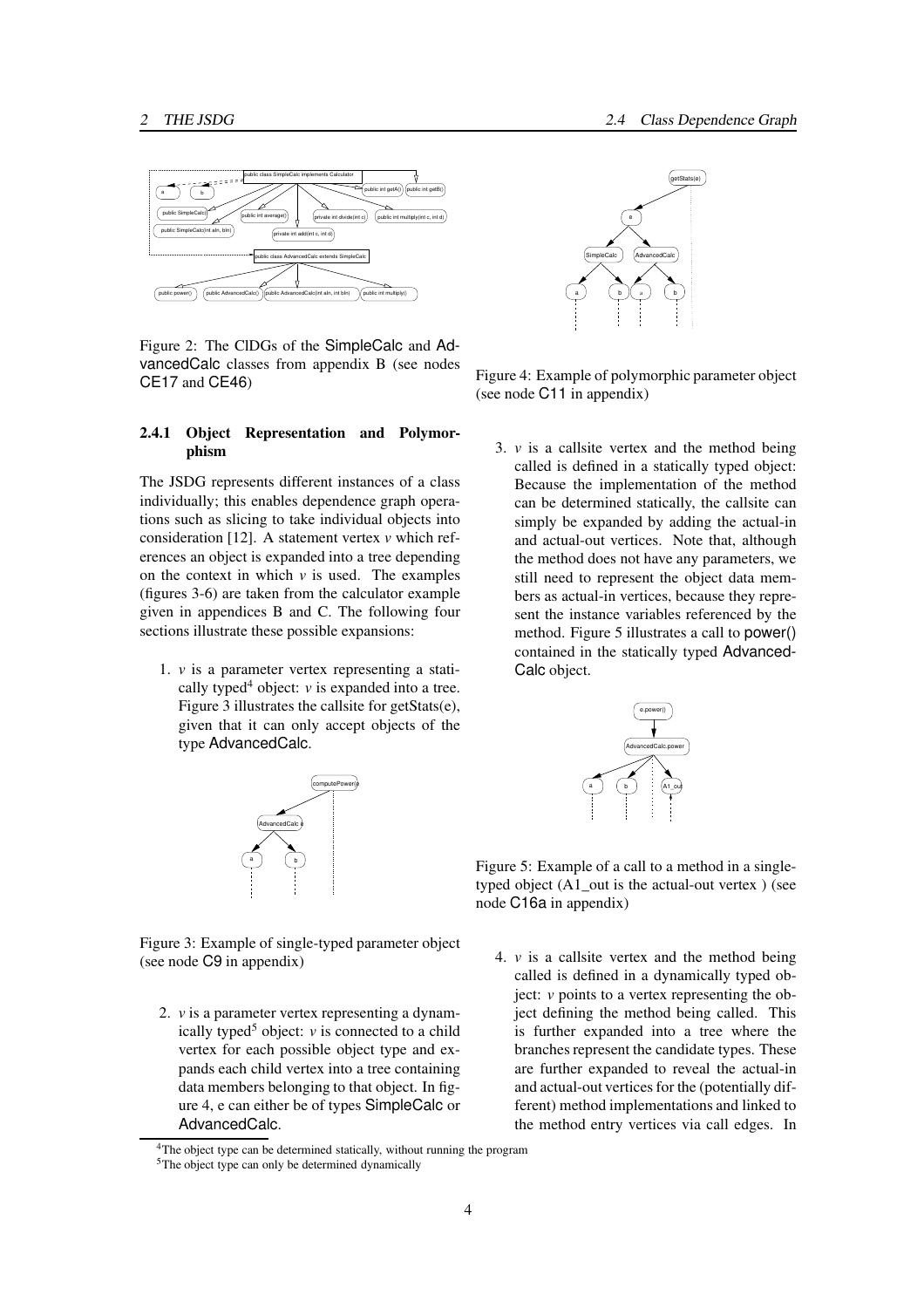figure 6, the multiply() implementation in AdvancedCalc is different to the one in Simple-Calc. The Java interpreter can only dynamically determine which implementation to execute.



Figure 6: Example of a call to a method in a polymorphic object (see node S12a in appendix)

In every case, an object is expanded to reveal its data type(s). These are further expanded to represent their respective data members. If a data member happens to be another object, this must further be expanded to reveal its type(s) etc. This can become problematic if the object is defined recursively. To address this issue, Liang and Harrold employ *klimiting* (the tree is only expanded to a level *k*) [12].

#### **2.5 Interface Dependence Graph**



Figure 7: The InDG (see node IE43 in appendix)

The Java interface has been represented by both Kovács *et al.* and Zhao [10, 20]. Its role is to specify the signatures of the methods which must be implemented by any object implementing the interface. Neither approach considers the representation of abstract classes which are not interfaces. The JSDG represents abstract classes as well as interfaces by treating the interface as a special kind of abstract class.

The JSDG deviates from previous interface representations by treating the interface as a special kind of abstract class. Because abstract classes can contain method implementations, the use of callsites to represent abstract methods as proposed by Zhao [20] becomes unsuitable. Abstract methods are represented in the JSDG with method entry vertices. Both Kovács *et al.* and Zhao omit parameter-out vertices from abstract method declarations [10, 20]. To fully represent a method signature, if a method returns a value (i.e. is not void), the JSDG connects the method entry vertex to a parameter-out vertex.

The interface dependence graph (*InDG*) consists of an *interface entry* vertex which is connected to a set of method entry vertices representing its abstract methods via *abstract member* edges. The method entry vertices are connected to parameter vertices, which represent their input parameters<sup>6</sup>. Each method entry vertex is connected to the method entry vertex of the method implementing it by an *implement abstract method* edge. If a class implements an interface, the class is connected to the interface by an *implements* edge. If a class *C1* extends class *C2*, and *C2* implements an interface, *C1* will automatically implement that interface as well. *C1* does not to be connected to the interface by an *implemented* edge, as this is implicit in the inheritance hierarchy. Figure 7 illustrates the Calculator InDG, which is connected to the SimpleCalc class. The multiply(int c, int d) vertex has been expanded to reveal its formal vertices in order to illustrate how parameters from the interface are connected to their implementation counterparts.

**Abstract Classes** An abstract method contains only the method signature and leaves its implementation to a subclass. If a class contains an abstract method, it must itself be declared abstract. Abstract classes cannot be instantiated. In C++ the equivalent effect is achieved by including a *pure vir* $tual$  method<sup>7</sup> in the class. Because interfaces are themselves abstract, abstract classes are represented in a similar fashion. The interface entry vertex is replaced with a class entry vertex. The class entry vertex is connected to abstract methods via an

<sup>&</sup>lt;sup>6</sup>These vertices do not need to be tagged to assign an input value to a temporary location, because the interface is abstract

 $7A$  pure virtual method is a method that is declared as virtual and does not include a method body, but is initialised as '0'.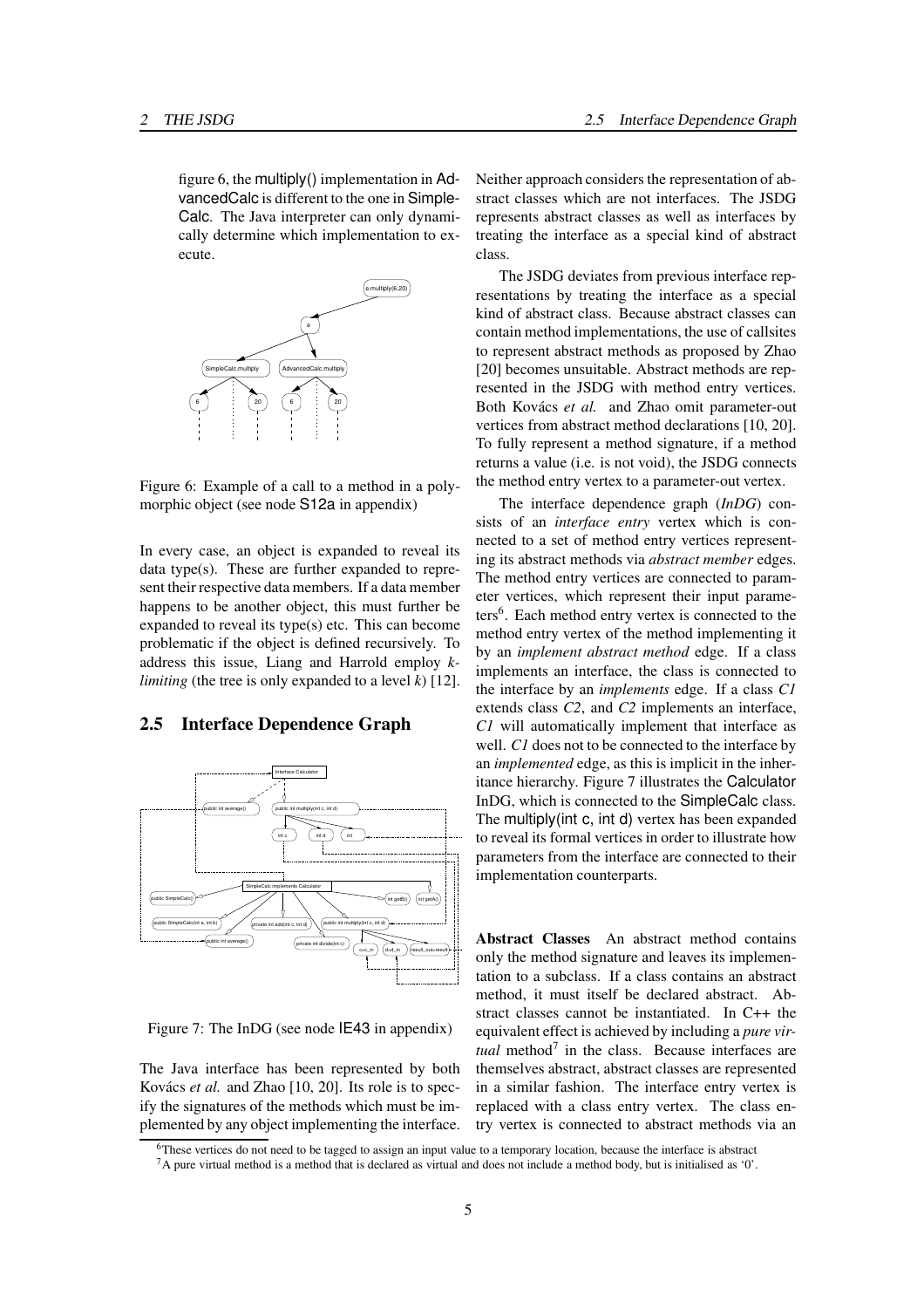abstract member edge. Abstract methods are connected to their implementations via *implement abstract method* edges, as they would be in an interface. Non-abstract methods are represented as they would be in a normal ClDG. If a class entry vertex has at least one abstract member edge, it is an abstract class.

**Absence of Virtual Methods** In C++, the inheritance structure is slightly more complicated than in Java. Methods which can be overridden and dynamically bound at run-time must be explicitly marked as 'virtual'. In Java, it is simply presumed that any derived class which contains a method with the same signature as a method in a superclass overrides all definitions further up the inheritance hierarchy. Because Liang and Harrold base their dependence graph on C++, they require a more complex inheritance structure [12]. Because Java allows only single inheritance and does not feature virtual methods, the JSDG can adopt a simpler inheritance structure, where derived classes can simply reuse base-class method definitions [10] (its simplicity is illustrated in figure 2).

## **2.6 Package Dependence Graph**

A package defines a collection of classes which are conceptually similar or are dedicated to a similar purpose. It is represented by a *package dependence graph (PaDG)* [10, 20]. Packages are important in terms of slicing, because they are needed to accurately compute variable visibility. A *package entry* vertex represents the package, which is connected to each class and interface entry vertex belonging to the package via a *package member* edge.

## **3 Constructing the Graph**

Ultimately, a Java System Dependence Graph (JSDG) must satisfy the following properties: It must

- Represent methods, classes, and packages [10, 20]
- Represent abstract methods / classes and interfaces
- Represent individual objects (it must be able to correctly represent polymorphic parameters calls to polymorphic objects) [12]

 Represent single inheritance (class hierarchy) [10]

The JSDG pools together the benefits of several previous dependence graph approaches. It provides a new representation for interfaces and abstract classes and combines the single-inheritance representation presented by Kovács *et al.* with the representation for methods, classes and packages proposed by Kovács *et al.* and Zhao [10, 20]. It also represents individual objects and can distinguish data members in parameter objects [12]. The pre-processing stage is beyond the scope of this document, but some important features are discussed briefly. The graph construction proceeds as follows:

- 1. Construct MDGs
	- (a) Pre process each method to ascertain callsites
	- (b) Expand objects
	- (c) Build data dependencies for data members
	- (d) Connect MDG nodes to a class node
- 2. Construct ClDG
- 3. Construct InDG
- 4. Construct PaDG

**Pre-processing the Java program** Building the JSDG requires prior control and data flow analysis. As discussed in section 2.1, this stage is instrumental in ensuring that the resulting JSDG and any operations on it are as accurate as possible. Chambers *et al.* propose an approach for accurately analysing data dependencies in Java programs which can handle exceptions, synchronization and memory consistency [3]. Tonella *et al.* propose a context and flow-insensitive Points-To Analysis (PTA) approach, which can reduce the size of the initial graph to increase the accuracy of operations such as slicing [18]. Grove *et al.* propose an approach to elicit call-graphs for OO programs [5].

A practical approach to carry out this prior analysis would be to use the Soot analysis framework, which provides several packages to analyse the Java byte-code. A problem with using Soot for this purpose is that it operates on the Java byte-code, not the source code. One line of source code usually constitutes several individual byte-code instructions<sup>8</sup>.

<sup>&</sup>lt;sup>8</sup>Byte-code instructions are mapped to their respective source code line numbers in the LineNumberTable attribute of a class.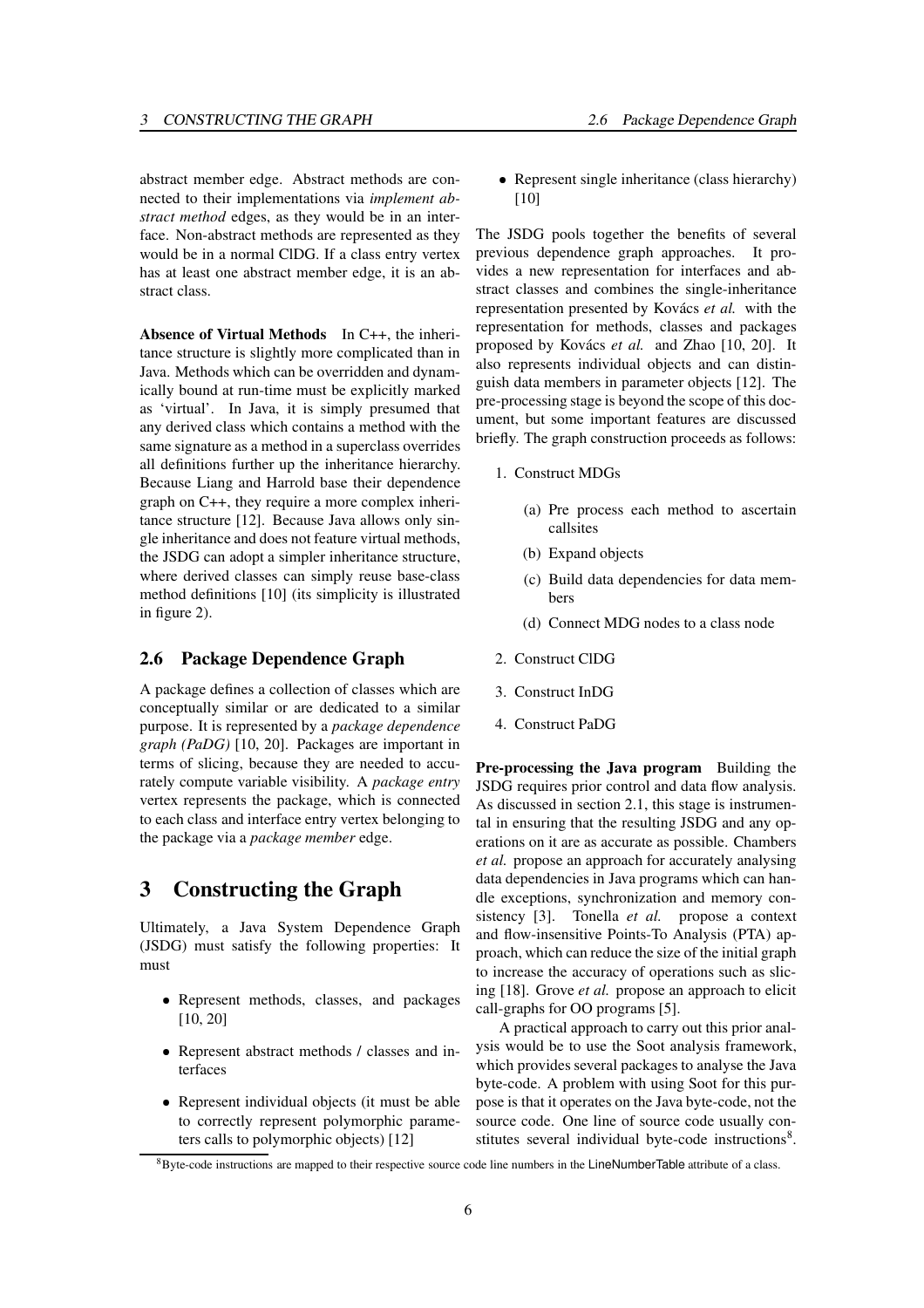This is made more difficult by the fact that if a class file is to be used in Soot, it has to be converted into one of several intermediate Soot formats (i.e. Baf, Jimple or Grimp), further confusing the mapping between intermediate instructions and source code line numbers. The upside of analysing a program at a byte-code level is that more precise results can be produced, especially in the case of slicing, where it is usually desirable to obtain a slice which is as accurate as possible.

#### **1. Construct MDGs**

**1. (a) Processing Callsites** In order to determine how the methods communicate with each other, each method must be processed individually. Methods to be processed are identified by traversing the call graph. Once a callsite has been identified it can be expanded (ref. 2.4.1). Once this is done, the *call dependence* edge is followed to determine the called method, where the appropriate formal-in and formal-out vertices are connected to its entry vertex. Conforming to Liang and Harrold's approach, we only add parameter vertices for parameters and global variables in the callee's *GREF* and *GMOD*<sup>9</sup> .

A data dependence exists between vertices *A* and *B* if *A* modifies / defines a variable which is referenced / used by *B*. To compute the data dependencies introduced by an object's data members, Liang and Harrold only associate the *use* of an object with a callsite if the called method is not a construction. An object *definition* is associated with a call vertex if the called method is not a destruction. In Java, destructors do not exist. In C++, every object is destroyed when it goes out of scope or a pointer variable is deleted. In Java, unused objects are automatically destroyed in order to free up memory by way of a garbage collector. Java's closest equivalent of the destructor is the finalize() method $10$ . Hence, an object *definition* is associated with a call vertex if it is not a finalize() method.

**1.(b) Expand Objects** In order to expand objects, Liang and Harrold introduce the notion of an *object-flow subgraph.* This is a subgraph in the data dependence graph of a method, containing only the vertices that reference a given object. This subgraph is traversed, and each vertex *v* is expanded as discussed in section 2.4.1. In the getStats(SimpleCalc e) method given in figure 8, the vertices  $e$ ,  $e \cdot \text{det}A()$  and  $e \cdot \text{det}B()$  belong to the object-flow subgraph and hence are expanded. [Note that it is necessary to expand the System.out.println... statement, because it is composed of two method calls, which must be represented separately.]



Figure 8: Example of an object-flow subgraph (vertices belonging to the graph are in bold)

**1.(c) Build Data Dependencies for Data Members** Once object vertices have been expanded, data dependencies must be established for the individual object data members. For a callsite *c* in a subgraph, the *definition* set *DEF(c)* of data members consists of *c*'s actual-out vertices. The *use* set *USE(c)* is consists of *c*'s actual-in vertices. If the call statement carries a parameter object, the object's data members must be added to the *DEF* and *USE* sets. For a parameter object, if the vertex defines the ob- $\text{ject}^{11}$ , the object's data members are added to the *DEF* set. Similarly, if the vertex uses the object, the data members are added to the *USE* set. Having computed the *DEF* and *USE* sets, it is possible to generate the def-use chains as data dependencies.

**2. Construct ClDG** It is assumed that the class hierarchy is calculated as part of the pre-processing stage. For every class, a class entry vertex is generated, which is connected to the method entry vertices of methods belonging to that class via class membership edges. Kovács *et al*. use this connection to determine the visibility of the method within the class [10]. We adopt this approach as well, so that every class membership edge is tagged as either

<sup>9</sup>*GMOD(m)* is the set of non-local variables which can be modified within a method *m* and *GREF(m)* is the set of non-local variables which can be referenced [1].

<sup>&</sup>lt;sup>10</sup>In C++, objects are explicitly destroyed as soon as they are out of scope. In Java, they are marked as unused when there are no longer any non-garbage references pointing to them. There is no way of guaranteeing when the garbage collector runs and when the finalize() is run. The timing of the garbage collection is also implementation-dependent, i.e. when the finalize() method is run depends in part on the Java implementation being used.

 $11$ An example of this would be i.compareTo(new Integer(5)); where i is of type Integer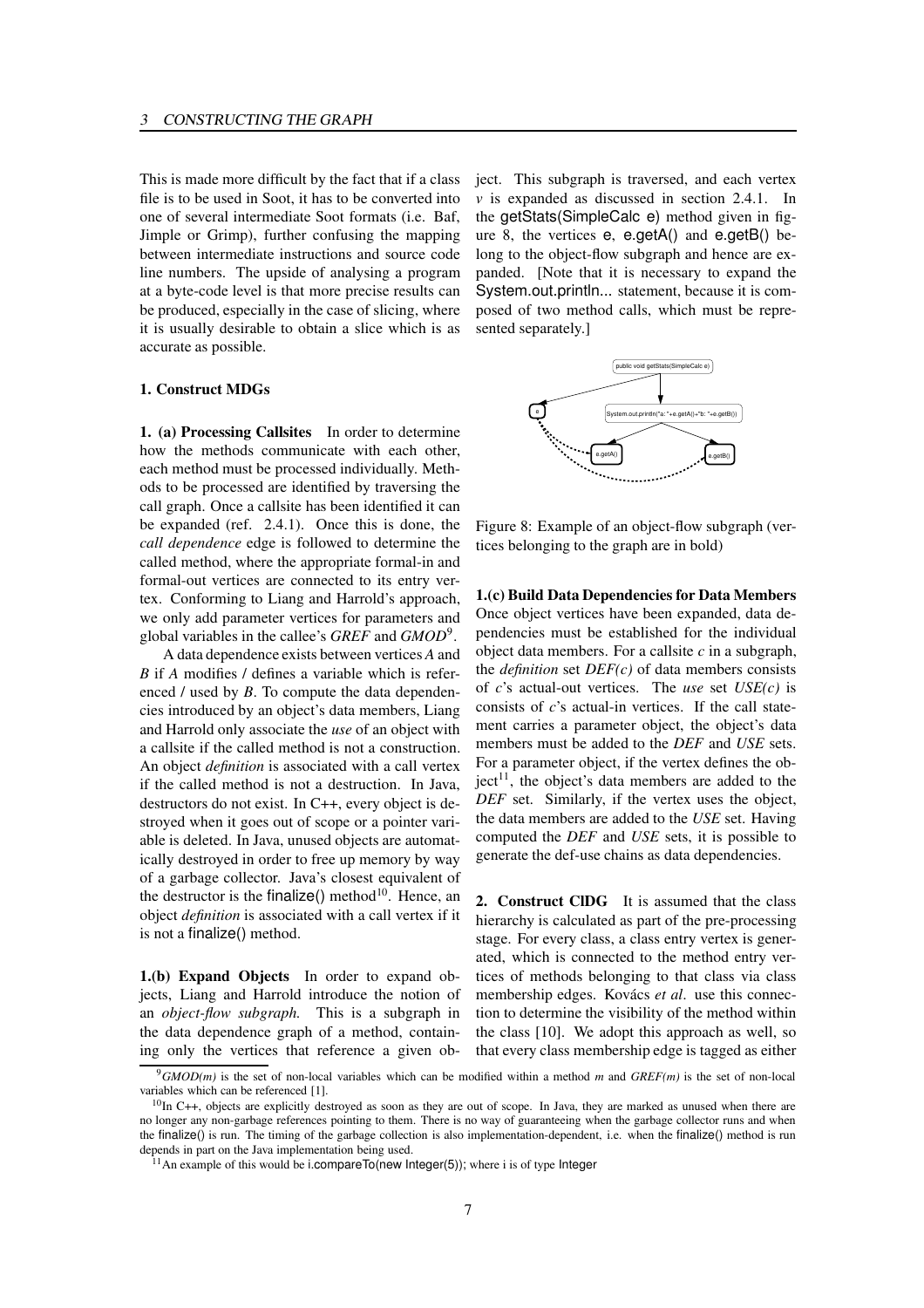*public*, *private*, or *protected*. If a class A extends a class B, A is connected to B via a class dependence edge. By connecting the classes in this manner, Java's single inheritance structure is emphasised. If a class contains an abstract method (i.e. the class is abstract), it is still represented by a conventional class entry vertex, but is connected to the abstract method via an *abstract member* edge. The abstract method is connected to its implementation in a subclass via an *implement abstract method* edge.

**3. Construct InDG** For every interface, there exists an interface entry vertex. This is connected to method entry vertices representing the abstract methods in the interface. These are each connected to their set of formal-in vertices. Each method is connected to its respective implementation's method entry vertex via an *implements abstract method* edge. The formal-in vertices connected to the interface method entry vertices are connected to their implementation counterparts via parameter-in edges.

**4. Construct PaDG** The PaDG is represented by a *package entry* vertex, which is connected to its class entry vertices and interface entry vertices via *package* edges. It is possible for a program to consist of package hierarchies. In this case, subpackages are connected to superpackages via package dependence edges. This is an important feature for multi-package programs, because it enables the accurate calculation of the visibility of classes.

## **4 Operating on the JSDG**

Although this paper focuses on the graph itself, it makes sense to give the reader an idea of some of its potential benefits. The main application is slicing, which has been the focus of the majority of dependence graph based papers [9, 10, 11, 12, 14, 20]. In addition to slicing, Horwitz and Reps also propose that dependence graphs can be used to establish differences between two programs (*program differencing*) and to integrate changes carried out on one program into another similar program (*program integration*) [8]. The combination of data and control dependencies provides a useful basis for the calculation of program metrics [14]. It would also be interesting to investigate the usefulness of the JSDG with respect to software inspections. In object-oriented software inspections, delocalised software artifacts which are connected by control and data dependencies hamper code reviews, because the code inspector is forced to jump from one part of the code to another [4].

#### **4.1 Slicing**

If the JSDG is to be sliced, it needs an additional edge called the *summary edge*. These represent the transitive flow of dependence across a callsite caused by both control and data dependencies. Such an edge connects an actual-in vertex to an actual-out vertex if the value associated with the actual-in vertex may affect the value associated with the actualout vertex. Figure 10 shows the same callsite example as figure 1, but adds transitive dependencies from c\_in=a to added=result\_out and d\_in=b to added=result\_out.



Figure 9: Example of method call with transitive edges between actual-in and actual-out vertices

The slicing algorithm proposed by Horwitz *et al.* is split into two phases. The first phase traverses backwards along control, call, parameter in and data dependence edges marking every graph vertex it passes. In the second pass, the algorithm traverses back from each marked vertex along control, parameter out and data dependence edges [9]. Liang and Harrold extended this algorithm to enable the slicing of individual objects [12]. An example of a slice according to the Horwitz *et al.* method is marked out in appendix C (shaded vertices belong to a slice taken from statement S25).

## **4.2 Program Metrics**

Ottenstein and Ottenstein suggested that the dependence graph would be a suitable basis for the calculation of program metrics. The JSDG allows individual methods, classes or packages to be measured. This could be especially useful as a heuristic to software restructuring. If the complexity in a given area of the program exceeds a certain threshold, it could indicate that a refactoring (or other form of code restructuring) could be necessary.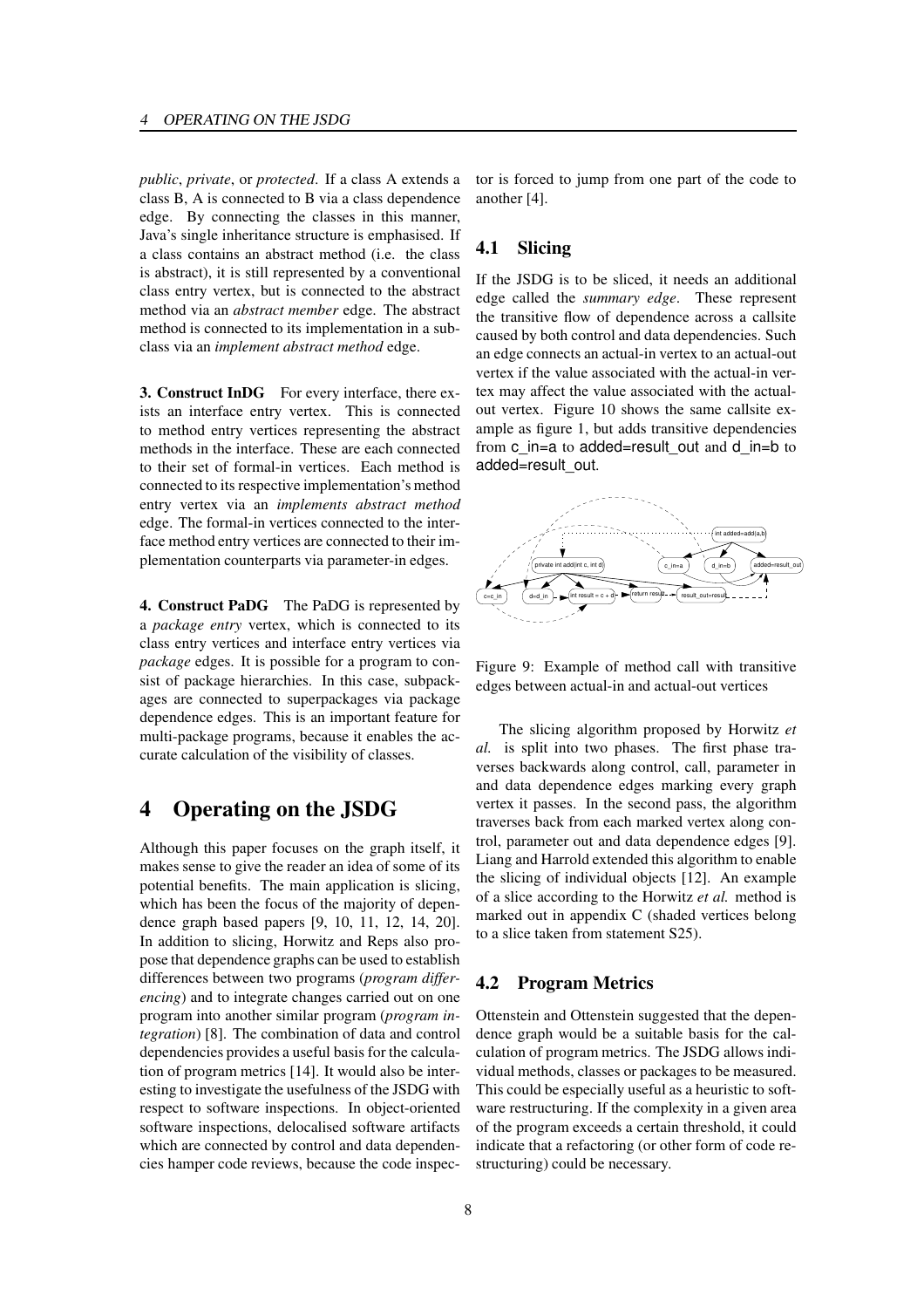It would be interesting to expand on Weiser's original investigations into slicing based metrics [19]. Bieman and Ott propose the use of program slices to measure functional cohesion [2]. According to Riel, a good object-oriented designer strives for *"tight cohesion within classes and loose coupling between classes"* [15]. It would be useful to extend this measure to the object-oriented paradigm. The JSDG provides the basic representation for the computation of these slices.

#### **4.3 Software Inspections**

Dunsmore *et al.* state that delocalised software artifacts hamper object oriented code inspections [4]. Software artifacts become delocalised because object-oriented paradigm features such as inheritance, polymorphism and dynamic binding can cause code which is responsible for the execution of a single task to be dispersed throughout the program. These dispersed artifacts are all connected via some form of dependence (or chain of dependencies), which can be traced on the JSDG. Slicing could be used to statically determine possible paths of execution in the program, providing the inspector with a reading strategy for the inspection.

*"Program understanding requires tracing chains of method invocations up and down the class hierarchy"* [4]. The inspector must be able to abstract the high level function of a software module to verify that it conforms to its specification. Harman *et al.* propose a framework for combining slicing and concept assignment [6], which would significantly reduce this laborious aspect of inspections. Further research is required if this approach is to be made practical for object-oriented systems. The JSDG provides a useful basis for investigating the feasibility of extracting Executable Concept Slices (ECSs) for object-oriented programs.

#### **4.4 Practical Issues**

The graph has not been designed to incorporate exceptions and threads. Sinha *et al.* represent exceptions by adding vertices and edges around the try and catch clauses of an exception[17]. Hatcliff *et al.* study the slicing of multi-threaded programs, but do not specifically relate their solution to a program dependence graph representation [7].

Another problem that is prevalent amongst most static analysis techniques is that the graph produced is very substantial. This is due to the fact that a static approach must lay out every possible execution that could possibly be carried out by the program. The size can make the generation and storage of such a graph an expensive process. Depending on the purpose for which it is intended certain edges and vertices can be removed if they are not going to be used (i.e. interface related vertices and edges can be removed if the graph is only needed for slicing operations). If we are only interested in a given subset of methods in the program other parts could be sliced away.

## **5 Conclusions**

This dependence graph provides a useful basis for the representation of Java programs. It enables several useful software engineering operations to be carried out as queries / manipulations on the graph, which offers greater speed and precision than conventional methods (Horwitz *et al.* illustrate the increase in precision when slicing the SDG as opposed to Weiser's conventional algorithm [9]). It provides a representation for interfaces and abstract classes and enables objects and object data members to be treated individually in any operation (e.g. the program can be sliced object by object). Now, it is possible to re-interpret the dependence graph applications as suggested by Ottenstein and Ottenstein and Horwitz *et al.* in terms of the OO paradigm. Several potential research areas concerning the JSDG have been proposed. The next logical step in making the JSDG a practical software engineering tool is to develop a tool which will automatically build an internal representation of a given Java program.

## **References**

- [1] J. Banning. An efficient way to find the side effects of procedure calls and the aliases of variables. In *Conference Record of the Sixth Annual ACM Symposium on Principles of Programming Languages*, pages 29–41, January 1979.
- [2] J. Bieman and L. Ott. Measuring functional cohesion. *IEEE Transactions on Software Engineering*, 20(8):644–658, August 1994.
- [3] C. Chambers, I. Pechtchanski, V. Sarkar, M. Serrano, and H. Srinivasan. Dependence analysis for java. In *Workshop on Compilers for Parallel Computing*, La Jolla, LA, August 1999.
- [4] A. Dunsmore, M. Roper, and M. Wood. Object-oriented inspection in the face of delocalisation. In *Proceedings of the 22nd International Conference on Software Engineering*, Limerick, 2000.
- [5] D. Grove, G. DeFouw, J. Dean, and C. Chambers. Call graph construction in object-oriented languages. In *OOP-SLA '97 Conference Proceedings*, 1997.
- [6] M. Harman, N. Gold, R. Hierons, and D. Binkley. Code extraction algorithms which unify slicing and concept as-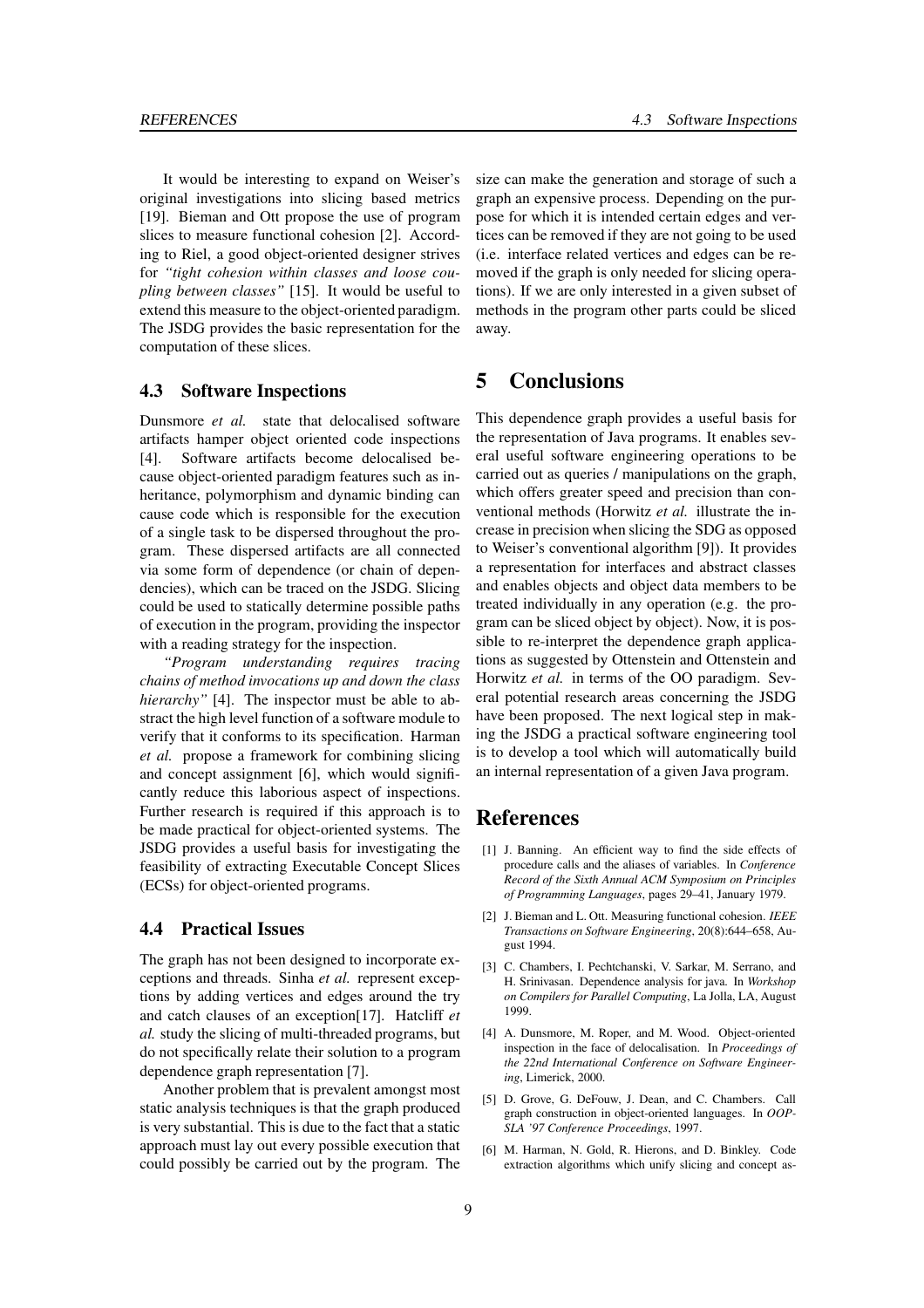signment. In *9th IEEE Conference on Reverse Engineering (WCRE '02)*, Richmond, Virginia, USA, 2002.

- [7] J. Hatcliff, J. Corbett, M. Dwyer, S. Sokolowski, and H. Zheng. A formal study of slicing for multi-threaded programs with jvm concurrency primitives. Technical Report 99-6, Kansas State University, March 1999.
- [8] S. Horwitz and T. Reps. The use of program dependence graphs in software engineering. In *Proceedings of the 14th International Conference on Software Engineering*, 1992.
- [9] S. Horwitz, T. Reps, and D. Binkley. Interprocedural slicing using dependence graphs. *ACM Transactions on Programming Languages and Systems*, 12(1):26–60, January 1990.
- [10] G. Kovacs, F. Magyar, and T. Gyimothy. Static slicing of java programs. Technical Report TR-96-108, Research Group on Artificial Intelligence, Hungarian Academy of Sciences, Joesf Attila University, 1996.
- [11] L. Larsen and M. Harrold. Slicing object oriented software. In *18th International Conference on Software Engineering*, pages 495–505, March 1996.
- [12] D. Liang and M. Harrold. Slicing objects using system dependence graphs. *International Conference on Software Maintenance*, pages 358–367, November 1998.
- [13] P. Livadas and S. Croll. Program slicing. 1992.
- [14] K. Ottenstein and L. Ottenstein. The program dependence graph in a software development environment. In *Proceed-*

## **A Legend**



class / interface entry vertex



method entry vertex / statement vertex / formal or actual parameter in/out vertex



control dependence

belongs to (can be tagged to denote the visibility of a method) OR interface member edge

- . . . . . . . . . . . . implements edge
- data dependence edge
- . . . . . . . . . . . 1 call / implements abstract method edge



*ings of the ACM SIGSOFT/SIGPLAN Software Engineering Symposium on Practical Software Development Environments*, pages 177–184, 1984.

- [15] A. Riel. *Object-Oriented Design Heuristics*. Addison Wesley, 1996.
- [16] M. Shaw. *Pattern Languages of Program Design 2*, chapter Some Patterns for Software Architectures. Addison Wesley, 1996.
- [17] S. Sinha, M. Harrold, and G. Rothermel. Systemdependence-graph-based slicing of programs with arbitrary interprocedural control flow. In *Proceedings of the 21st International Conference on Software Engineering*, May 1999.
- [18] P. Tonella, G. Antoniol, R. Fuitem, and E. Merlo. Flow insensitive C++ pointers and polymorphism analysis and its application to slicing. *19th International Conference on Software Engineering*, pages 433–443, May 1997.
- [19] M. Weiser. Program slicing. In *Proc. 5th Int. Conference on Software Engineering*, pages 439–449, New York, 1981. IEEE.
- [20] J. Zhao. Applying program dependence analysis to java software. In *Proc. Workshop on Software Engineering and Database Systems*, pages 162–169, Taiwan, December 1998.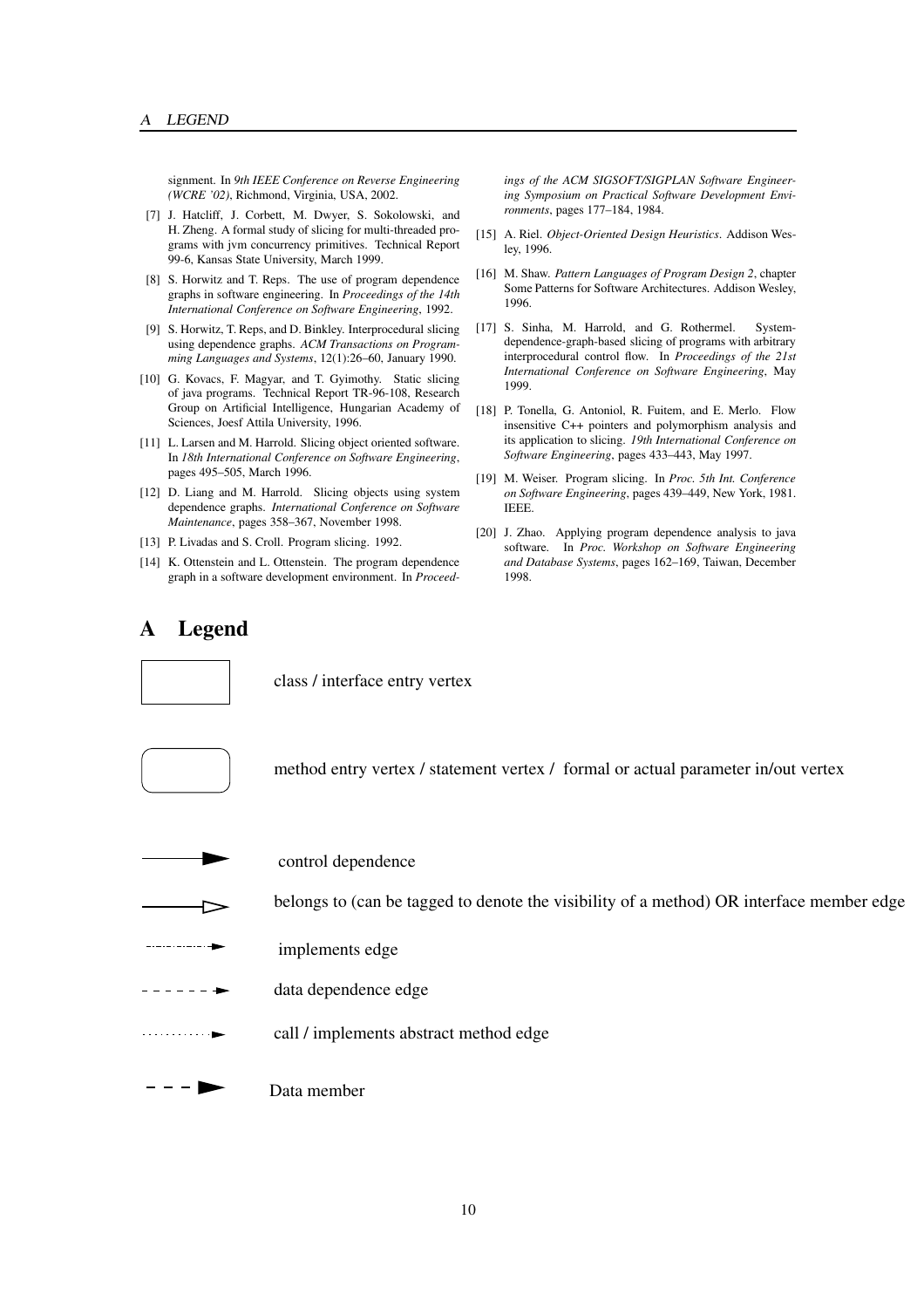# **B Example Code**

| CE1             | public class Execute{                                    | CE17            | public class SimpleCalc implements Calculator{             | IE43            | interface Calculator{                         |
|-----------------|----------------------------------------------------------|-----------------|------------------------------------------------------------|-----------------|-----------------------------------------------|
| E <sub>2</sub>  | public static void main(String args[]){                  | S <sub>18</sub> | int a,b;                                                   | E44             | int average();                                |
| S <sub>3</sub>  | SimpleCalc e;                                            | E19             | public SimpleCalc(){                                       | E45             | int multiply(int c, int d);                   |
| S <sub>4</sub>  | if(args.length $> 0$ ){                                  | S20             | $a = 6$ ;                                                  |                 |                                               |
| C <sub>5</sub>  | $int a = Integer.parseInt(args[0]);$                     | S <sub>21</sub> | $b = 20;$                                                  |                 |                                               |
| C <sub>6</sub>  | $int b = Integer.parseInt(args[1]);$                     |                 |                                                            | CE46            | public class AdvancedCalc extends SimpleCalc{ |
| C7              | $e = new SimpleCalc(a, b);$                              | E22             | public SimpleCalc(int aln, int bln){                       | E47             | public AdvancedCalc(){                        |
|                 |                                                          | S <sub>23</sub> | $a = \text{aln}$ ;                                         | S48             | $a = 6;$                                      |
|                 | else                                                     | C <sub>24</sub> | $b =$ multiply(a, bln);                                    | S49             | $b = 20$ ;                                    |
|                 |                                                          |                 |                                                            |                 |                                               |
| C8              | $e = new AdvancedCalc();$                                | E <sub>25</sub> | public int average(){                                      | E50             | public AdvancedCalc(int aln, int bln){        |
| C9              | computePower(e);                                         | C <sub>26</sub> | int added = $add(a,b)$ ;                                   | S51             | $a = \text{aln};$                             |
|                 |                                                          | C <sub>27</sub> | int divided = divide(added);                               | C <sub>52</sub> | $b =$ multiply(a, bln);                       |
| S <sub>10</sub> | System.out.println(e.average());                         | S <sub>28</sub> | return divided;                                            |                 |                                               |
| C11             | getStats(e);                                             |                 |                                                            | E53             | protected int multiply(int c, int d){         |
| S12             | System.out.println(e.multiply(6,20));                    | E29             | private int add(int c, int d){                             | S54             | int result = $c^*d$ ;                         |
|                 |                                                          | S30             | int result = $c+d$ ;                                       | <b>S55</b>      | return result                                 |
| E13             | public void getStats(SimpleCalc e){                      | S31             | return result;                                             |                 |                                               |
| S14             | System.out.println("a: "+ e.getA() + " b: " + e.getB()); |                 |                                                            | E56             | public int power(){                           |
|                 |                                                          | E32             | private int divide(int c){                                 | S57             | int result=a^b;                               |
| E15             | public void computePower(AdvancedCalc e){                | S33             | int result = $c/2$ ;                                       | <b>S58</b>      | return result                                 |
| S16             | System.out.println(e.power());                           | S34             | return result;                                             |                 |                                               |
|                 |                                                          |                 |                                                            |                 |                                               |
|                 |                                                          | E35             | protected int multiply(int c, int d){                      |                 |                                               |
|                 |                                                          | S36             | for(int i=0; i <c; i++){<="" td=""><td></td><td></td></c;> |                 |                                               |
|                 |                                                          | S37             | $d=d+d;$                                                   |                 |                                               |
|                 |                                                          |                 |                                                            |                 |                                               |
|                 |                                                          | S38             | return d;                                                  |                 |                                               |
|                 |                                                          |                 |                                                            |                 |                                               |
|                 |                                                          | E39             | public int getA(){                                         |                 |                                               |
|                 |                                                          | S40             | return a;                                                  |                 |                                               |
|                 |                                                          |                 |                                                            |                 |                                               |
|                 |                                                          | E41             | public int getB(){                                         |                 |                                               |
|                 |                                                          | S42             | return b;                                                  |                 |                                               |
|                 |                                                          |                 |                                                            |                 |                                               |
|                 |                                                          |                 |                                                            |                 |                                               |